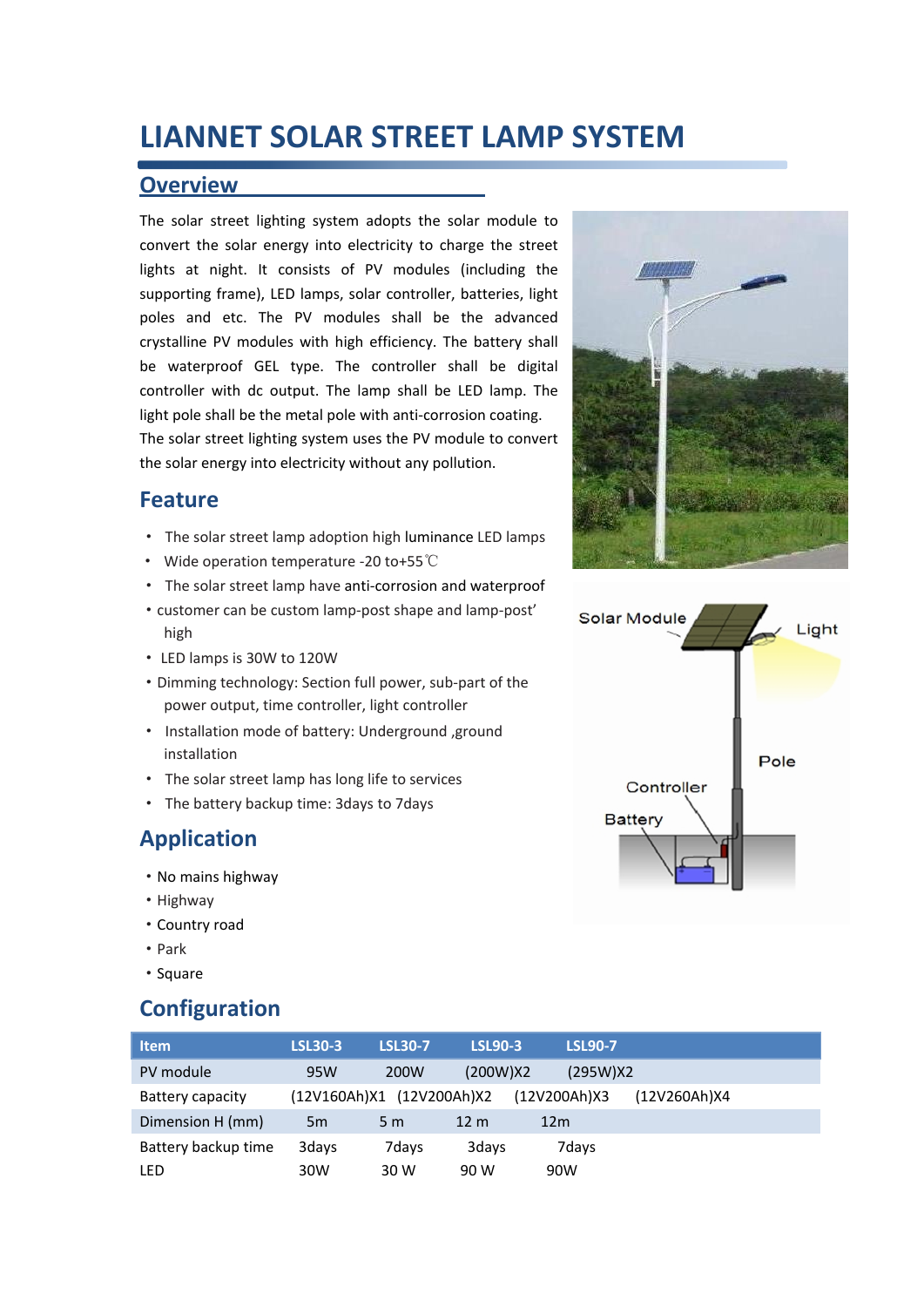## **LIANNET HOME SOLAR POWER SYSTEM**

#### **Overview**

LIANNET Home solar power system some residents are still suffering greatly where lack of or no electricity since rising price of fossil energy of difficulty to introduce commercial grid . Home solar power system converting solar energy high efficiently can help owner access to the electricity life easily and reduce electricity fee greatly .It can be used for various house appliances such as TV, Fans , Lightings, Mobiles etc.

The home solar power system uses the PV module to convert the solar energy into electricity without any pollution.

### **Feature**

·High Efficiency:

Adopting the advanced crystalline PV modules (‹15%),digital solar inverter (‹96%) to make full use of the solar energy and electricity

- Best Mobility
- Easy installation and maintenance ,smart structure ,convenience of packaging and moving
- High Reliability

Adopting GEL battery or optional battery . Easy installation and nearly free of maintenance. The life time of the PV module and controller &inverter can be up to 20 and 5 years

·Strong Adaptation

Wide range working temperature (-20 to

+60℃) .Wide range of humidity ,strong compatibility with strict environment

## **Specification**

·The home solar system total capacity 1.5KWh to 3KWh

- · The home solar system PV module capacity 50W to 295W
- ·Output voltage 230Vac
- ·DC output of solar controller 12Vdc or 24V dc
- ·Battery backup time 2days to 5 days
- ·We can provide different kinds of home solar power system to comply with the requirements of different customers.

### **Application**

- ·Remote villages
- ·Islands
- ·Nomadism areas
- ·Mountain areas etc.



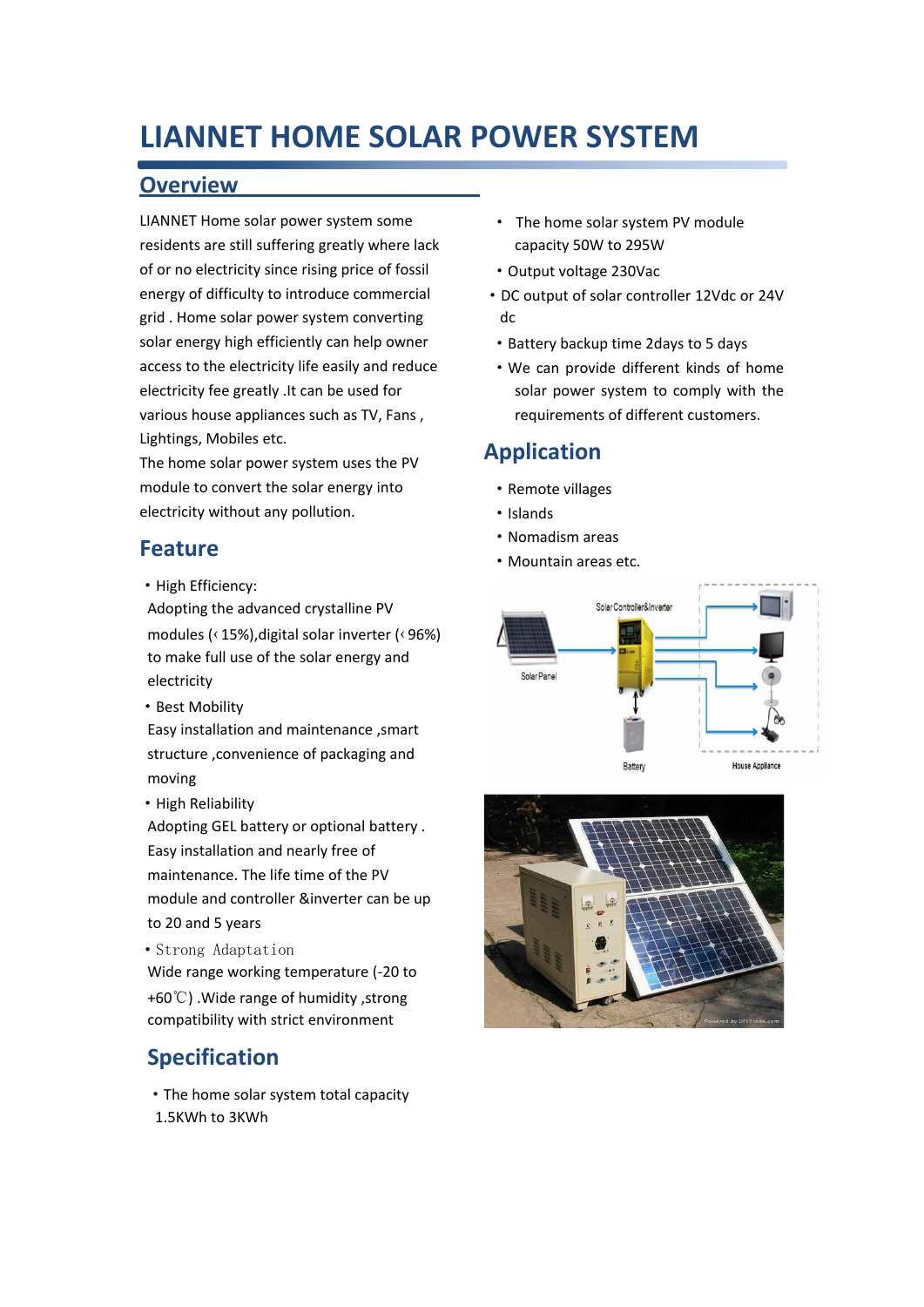# **LIANNET OFF-GRID SOLAR POWER SYSTEM**

### **Overview**

LIANNET off-grid solar power system development and utilization of green energy, on the one hand can effectively relieve energy shortages and the bad effect on the environment pollution problems of using fossil fuel, on the other hand can also promote local economic development. The off-grid solar power system is one of the important applications of green energy. This solar system uses large –scale PV array and controller to output DC current and convert it to DC current. This system uses solar module to generate electricity and has battery storage. It is low carbon designed and has very less emission



## **Application**

- ·Telecommunication
- ·Islands base station
- ·Nomadism areas base station
- ·Mountain areas base station.
- ·Wirelless base station



### **Feature**

- ·High efficiency: The efficiency of PV module is very high, and the controller is up to 98.5%
- ·The off-grid solar power system it is easy for installation and maintenance . which is good for low OPEX
- ·High efficient utilization of solar power and shorter ROI period : The generation is made ready to use, which is good for high utilization rate of power generation to shorten the investment cycle.
- ·Flexible installation modes and high compatibility:

## **Specification**

We can provide different kinds of equipment for DC voltage off-grid solar power plant.

- ·Solar module adoption Mono-crystalline PV module (≤200W/set ), ply-crystalline PV module (≤295W/set)
- ·Adoption OUTBACK Anti-reflux controller (3.8KW), and controller to off-grid solar power system
- ·Tracking mode of solar module: Fixed-installation mode, single-axis tracking or dual-axis mode
- ·Installation mode: Grounding installation, roof installation or BIPV installation mode